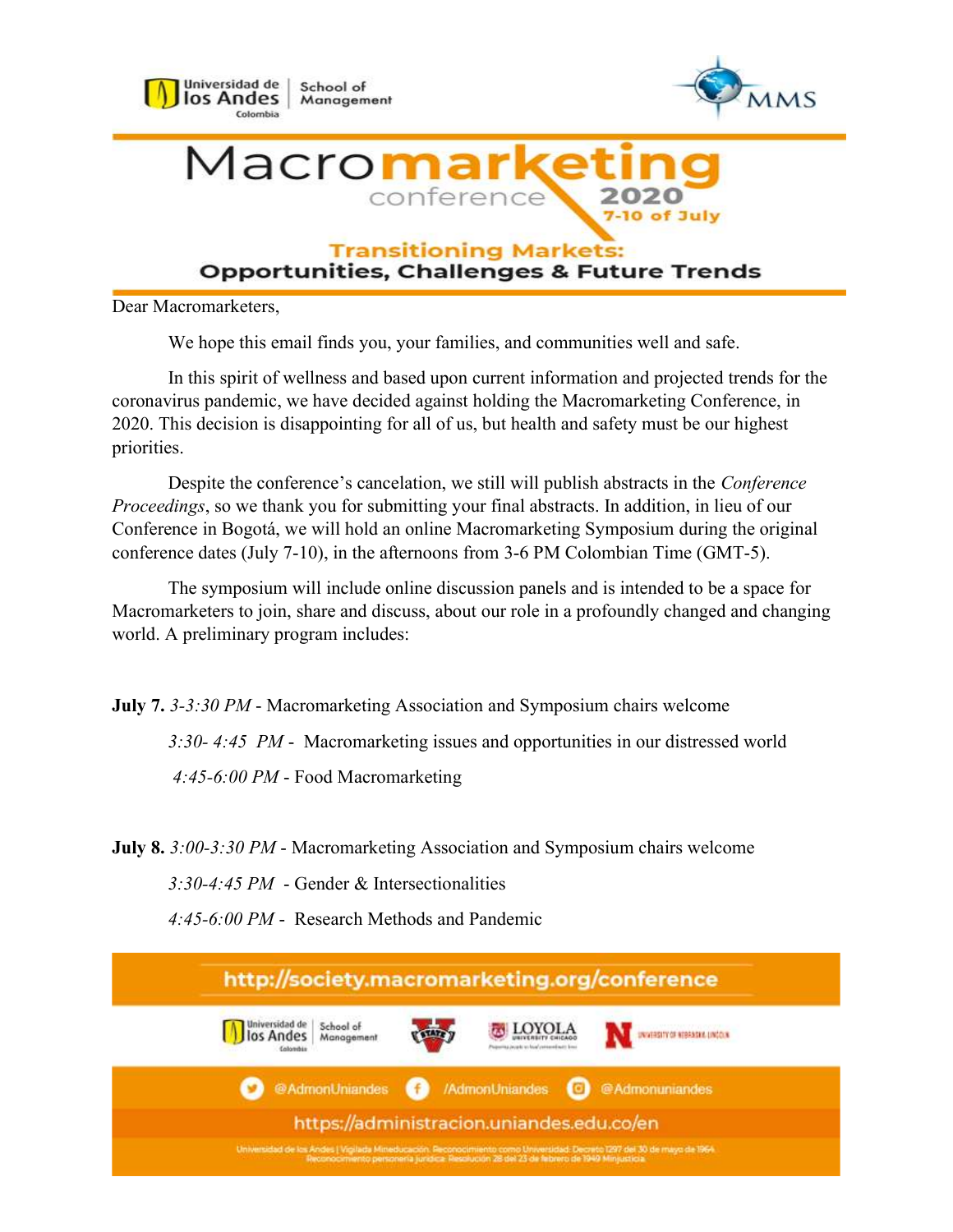

## **Opportunities, Challenges & Future Trends**

July 9. 3:00-3:30 PM - Macromarketing Association and Symposium chairs welcome

3:30-4:45 PM - Resilience: Macromarketing Perspectives in the Current Situation

4:45-6:00 PM - Introduction to Macromarketing ideas and research

July 10. 3:00-6:00 PM Macromarketing Policy Board meeting

To participate in the Symposium, you will need to register, free of charge, via the following link: (https://connect.eventtia.com/es/public/events/macromarketingvirtual/registration/attendees?attende e\_type=53155 ). If you have any question please contact Andres Barrios ( and rbar@uniandes.edu.co )

For those interested to join the Macromarketing Society, or to renew their annual membership, a separate billing will be forthcoming; a digital one-year subscription to the Journal of Macromarketing is included, at a reduced price.

Best regards

Andrés, Jie, Cliff and Jim Conference co-Chairs